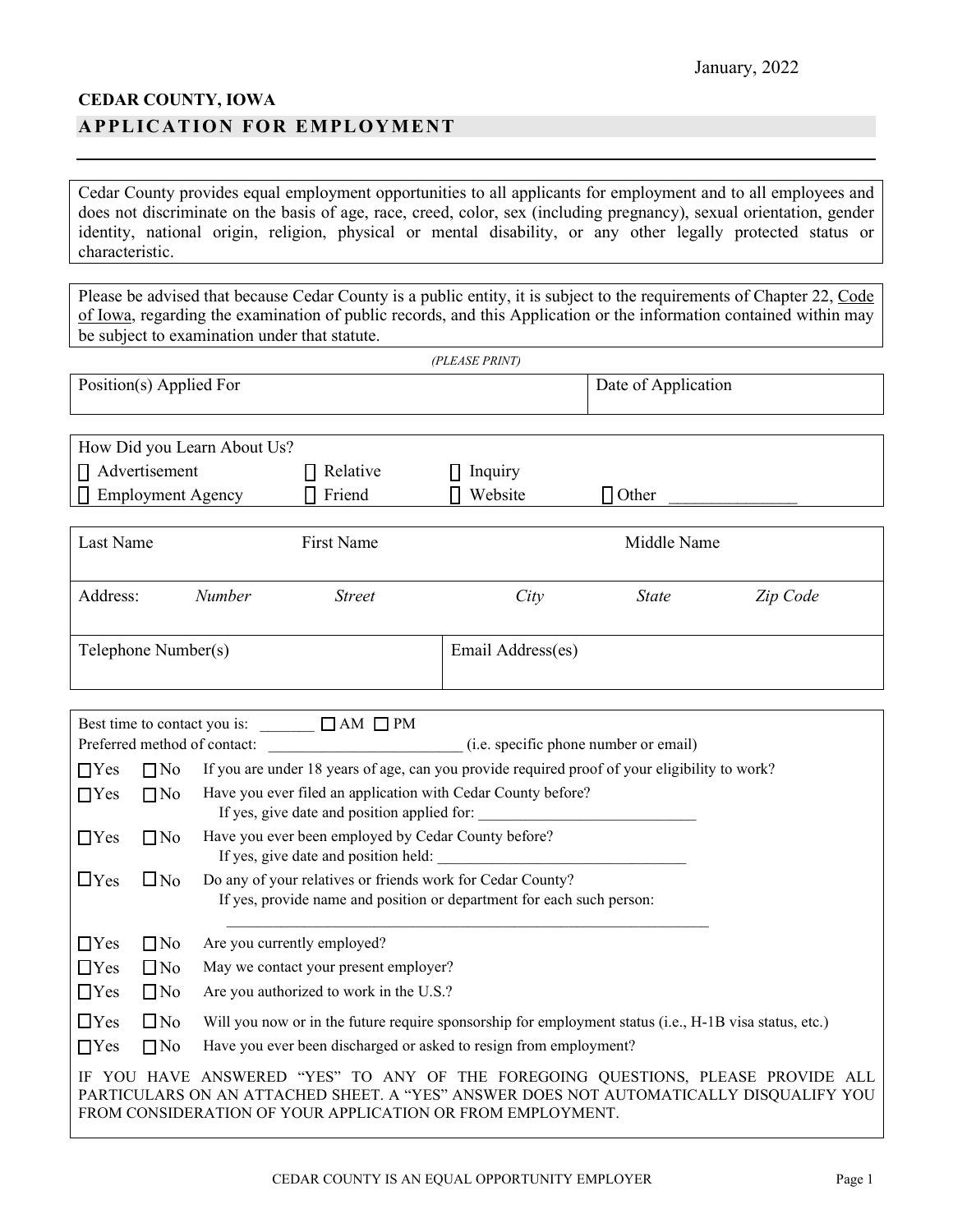January, 2022

| Date available for work:                       |              |  |                                                                                                       | What is your desired salary range?                                          |
|------------------------------------------------|--------------|--|-------------------------------------------------------------------------------------------------------|-----------------------------------------------------------------------------|
| Are you available to work:<br>$\Box$ Full-Time |              |  | (Please indicate $\square$ 1 <sup>st</sup> $\square$ 2 <sup>nd</sup> $\square$ 3 <sup>rd</sup> shift) |                                                                             |
|                                                |              |  | $\Box$ Part-Time                                                                                      | (Please indicate $\square$ Mornings $\square$ Afternoon $\square$ Evenings) |
|                                                |              |  | $\Box$ Temporary                                                                                      | (Please indicate dates available:<br>to                                     |
| $\Box$ Yes                                     | $\square$ No |  |                                                                                                       | Are you currently on "lay-off" status and subject to recall?                |
| $\Box$ Yes                                     | $\square$ No |  | Can you travel if a job requires it?                                                                  |                                                                             |

Veterans Preference

| Chapter 35C of the Code of Iowa provides certain rights, including preference in hiring if equally qualified to other |  |  |  |  |
|-----------------------------------------------------------------------------------------------------------------------|--|--|--|--|
| applicants, to certain veterans of United States Military Service. Qualification for these rights is defined in this  |  |  |  |  |
| statute.                                                                                                              |  |  |  |  |
|                                                                                                                       |  |  |  |  |

| Are you a Veteran of United State Military Service?                                                                                                                                                           | Yes |
|---------------------------------------------------------------------------------------------------------------------------------------------------------------------------------------------------------------|-----|
| Branch of Service and dates of Active Duty:                                                                                                                                                                   |     |
| Are you a member of the Reserves or National Guard? Yes                                                                                                                                                       | No  |
| Any person who may wish to claim a Veterans Preference must submit a copy of a certified form DD214 by the<br>deadline set for the receipt of applications for the position for which the person is applying. |     |
|                                                                                                                                                                                                               |     |
| <b>QUALIFICATIONS</b>                                                                                                                                                                                         |     |
| Please read the attached position description for the position of                                                                                                                                             |     |

Are you able to perform the essential functions of this position, with or without a reasonable accommodation?

 $\Box$  Yes  $\Box$  No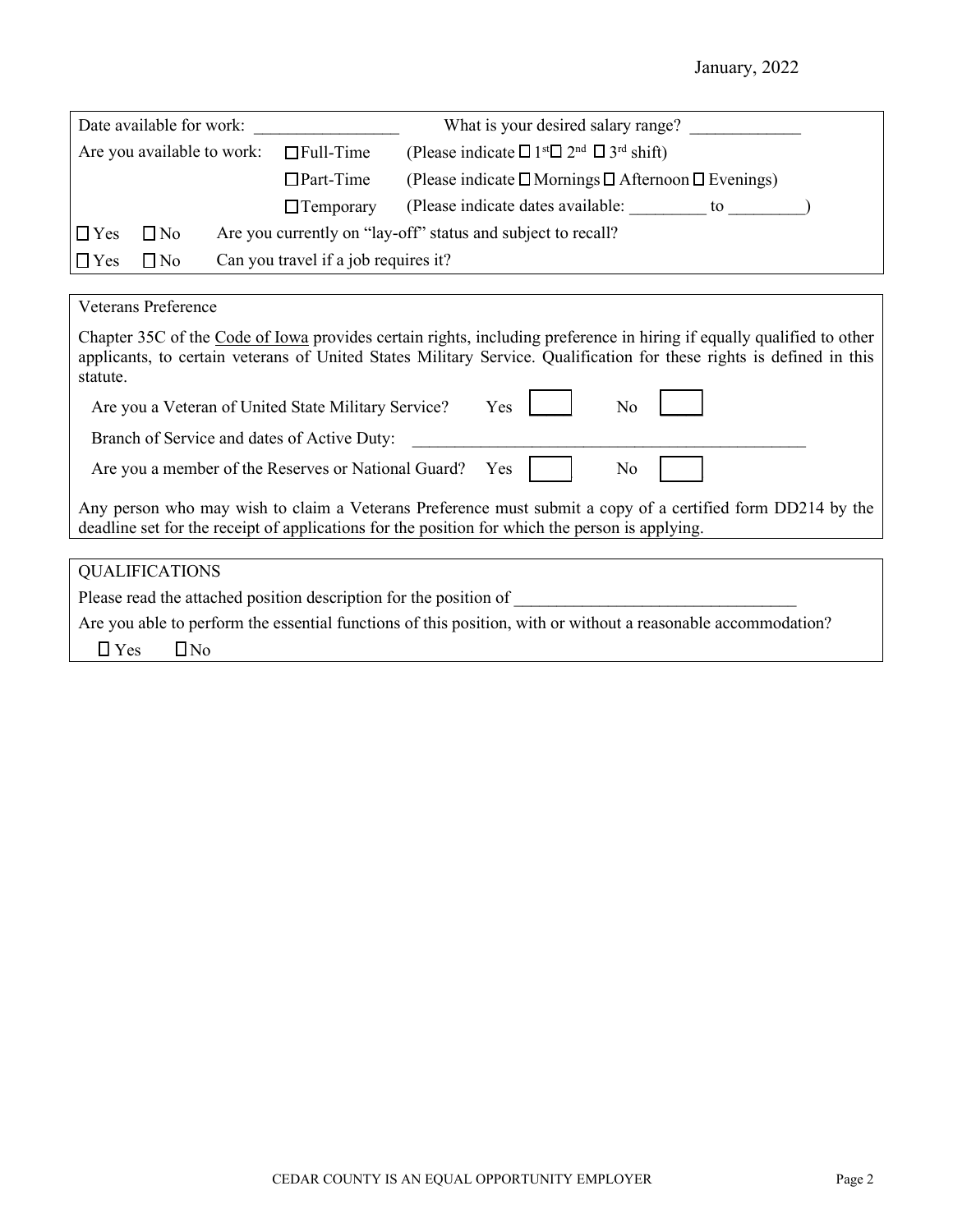# **EMPLOYMENT EXPERIENCE**

Start with your present or last job. Include any job-related military service assignments and volunteer activities.

| 1. Employer             |            |          | Dates Employed      | Work Performed |  |
|-------------------------|------------|----------|---------------------|----------------|--|
|                         |            | From     | To                  |                |  |
| Address                 |            |          |                     |                |  |
|                         |            |          |                     |                |  |
| Telephone Number(s)     |            |          |                     |                |  |
| Job Title               | Supervisor |          | Hourly Rate/Salary  |                |  |
|                         |            | Starting | Final               |                |  |
| Reason for Leaving      |            |          |                     |                |  |
| 2. Employer             |            |          | Dates Employed      | Work Performed |  |
|                         |            | From     | To                  |                |  |
| Address                 |            |          |                     |                |  |
| Telephone Number(s)     |            |          |                     |                |  |
| Job Title               | Supervisor |          | Hourly Rate/Salary  |                |  |
|                         |            | Starting | Final               |                |  |
| Reason for Leaving      |            |          |                     |                |  |
| 3. Employer             |            |          | Dates Employed      |                |  |
|                         |            | From     | $\operatorname{To}$ | Work Performed |  |
| Address                 |            |          |                     |                |  |
| Telephone Number(s)     |            |          |                     |                |  |
| Job Title               | Supervisor |          | Hourly Rate/Salary  |                |  |
|                         |            | Starting | Final               |                |  |
| Reason for Leaving      |            |          |                     |                |  |
| 4. Employer             |            |          | Dates Employed      |                |  |
|                         |            | From     | To                  | Work Performed |  |
| Address                 |            |          |                     |                |  |
| Telephone Number(s)     |            |          |                     |                |  |
| Job Title<br>Supervisor |            |          | Hourly Rate/Salary  |                |  |
|                         |            | Starting | Final               |                |  |
| Reason for Leaving      |            |          |                     |                |  |

*If you need additional space, please continue on a separate sheet of paper.*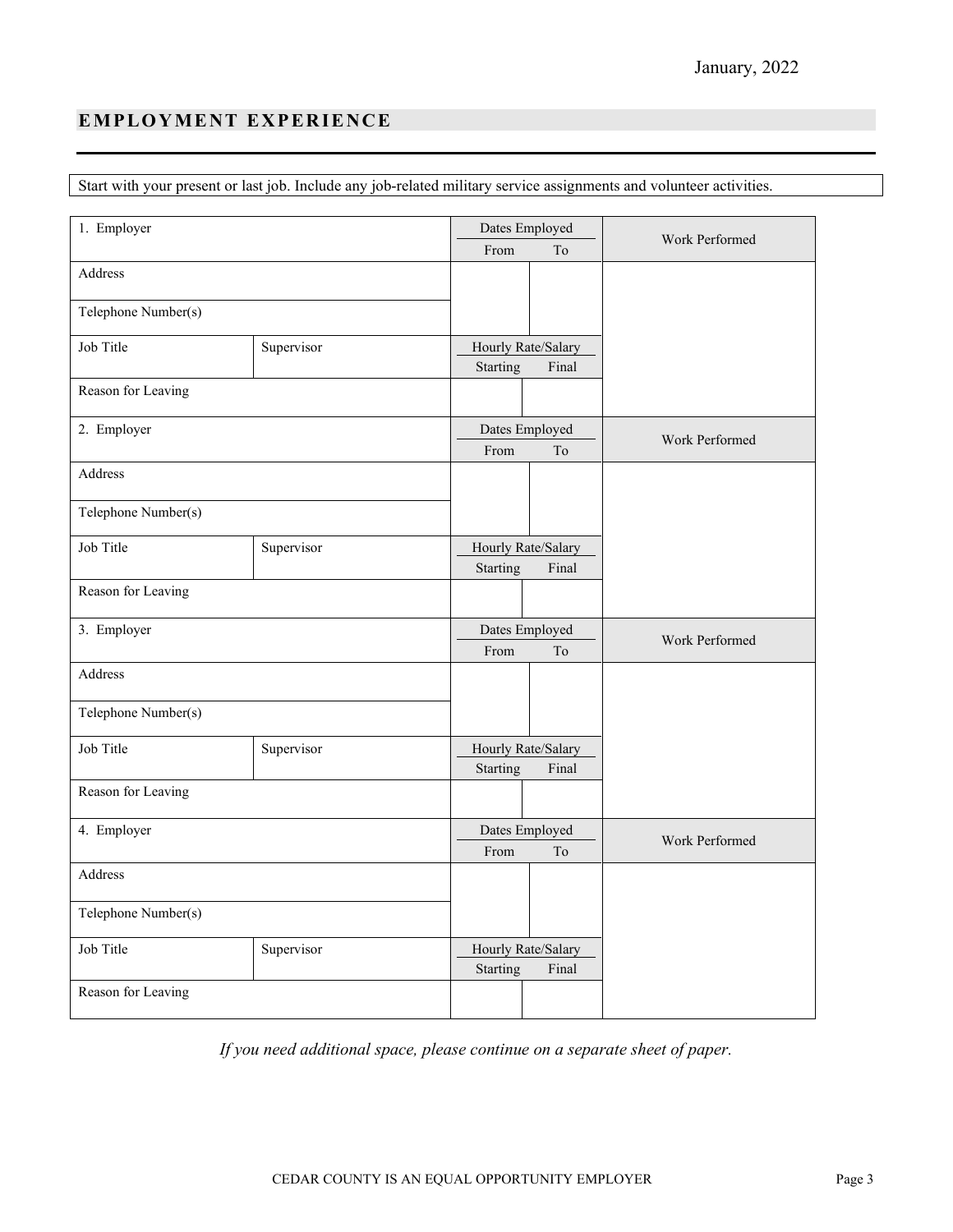List professional, trade, business or civic activities and offices held.

# **EDUCATION**

| High school graduate or equivalent (GED)?<br><b>YES</b><br>NO[                              |                      |  |
|---------------------------------------------------------------------------------------------|----------------------|--|
| Number of years of education completed after High School or Equivalent                      |                      |  |
|                                                                                             |                      |  |
|                                                                                             |                      |  |
| Name and Location of Schools Attended or Vocational Training Obtained<br>Beyond High School | Degree/Certification |  |
|                                                                                             |                      |  |
|                                                                                             |                      |  |
|                                                                                             |                      |  |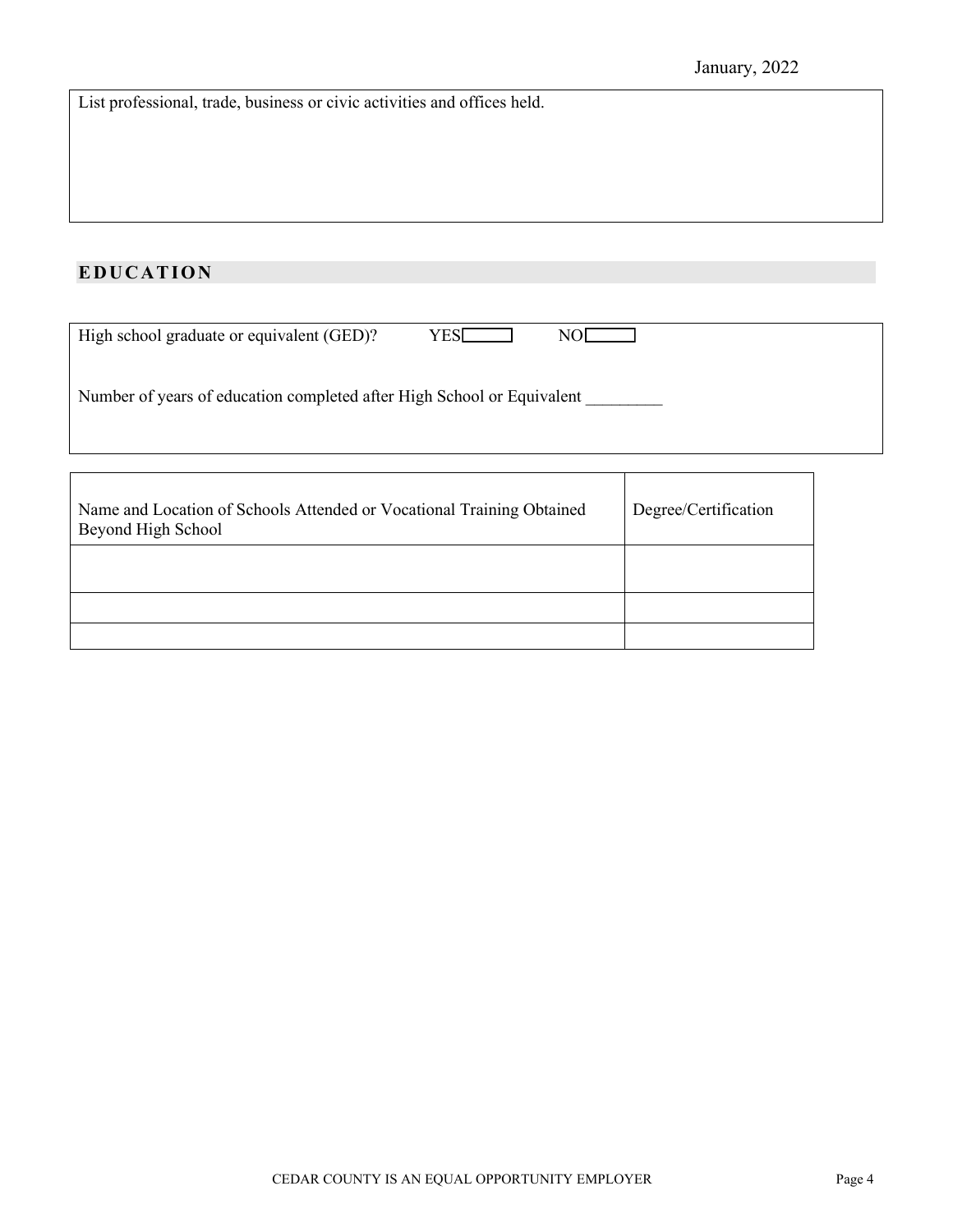### **ADDITIONAL INFORMATION**

#### OTHER QUALIFICATIONS

Summarize special job-related skills and qualifications acquired from employment or other experience.

SPECIALIZED SKILLS (Please list any specialized skills, experience in operation of equipment or other similar information that you would like us to be aware of.)

State any additional information you feel may be helpful to us in considering your application.

#### REFERENCES

| 1. Name<br>Address                                                       | Phone<br><u> 1980 - Johann John Stone, mars et al. (</u> |
|--------------------------------------------------------------------------|----------------------------------------------------------|
| 2. Name<br>Address                                                       | Phone                                                    |
| 3. Name<br><u> 1989 - John Stein, Amerikaansk politiker (</u><br>Address | Phone                                                    |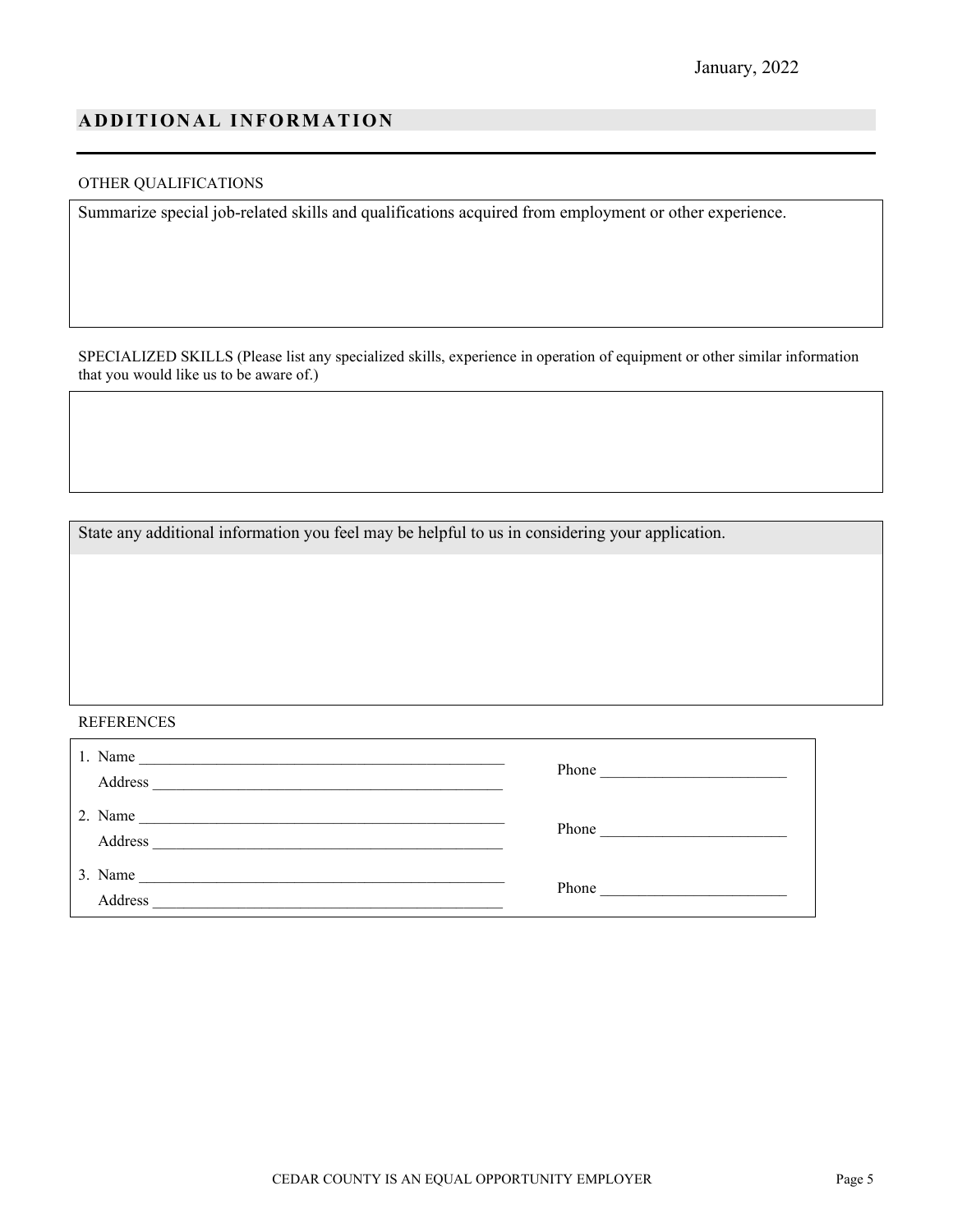## **APPLICANT'S STATEMENT**

I certify that answers given herein are true and complete to the best of my knowledge.

I authorize investigations of all statements contained in this Application for Employment as may be necessary in arriving at an employment decision. In connection with my application for employment with the County, I expressly authorize the release to the County of any records or information which may refer or relate to my application for employment, including, but not limited to, records of schools, law enforcement or criminal justice agencies, social media accounts and previous employers. I hereby release and discharge the County and any other person, firm, agency or corporation from any and all claims and liability which I may have or ever claim to have relating to information provided to the county as part of my application for employment.

I authorize Cedar County to conduct a check of the status of my driver's license and my driving record and agree to sign a separate authorization for this specific purpose.

This Application for Employment shall be considered active for a period of time not to exceed 45 days. Any applicant wishing to be considered for employment beyond this time period should inquire as to whether or not applications are being accepted at that time.

I hereby understand and acknowledge that, unless otherwise defined by applicable law, any employment relationship with Cedar County is *"at will,"* which means that the Employee may resign at any time, and the Employer may discharge the Employee at any time with or without cause. It is further understood that the *"at will"* employment relationship may not be changed by any written document or by conduct unless such change is specifically acknowledged in writing by an authorized executive of Cedar County.

I understand that any offer of employment that is extended to me is considered to be a conditional offer and is subject to successful completion of all required background checks. Identifying information such as my social security number and driver's license number will be requested at the post-offer, pre-employment stage, unless identifying information must be requested earlier in the hiring process for positions such as law enforcement positions.

In the event of employment, I understand that false or misleading information given in my application or interview(s) may result in discharge. I understand also, that I will be required to abide by all rules and regulations of the Employer.

| I agree to give Cedar County permission to complete appropriate background checks and agree to sign separate |  |  |
|--------------------------------------------------------------------------------------------------------------|--|--|
| permission/authorization forms so that this can be accomplished. $YES$ NO $\Box$                             |  |  |

 $\_$  , and the contribution of the contribution of  $\mathcal{L}_\mathcal{A}$  , and the contribution of  $\mathcal{L}_\mathcal{A}$ 

Signature of Applicant Date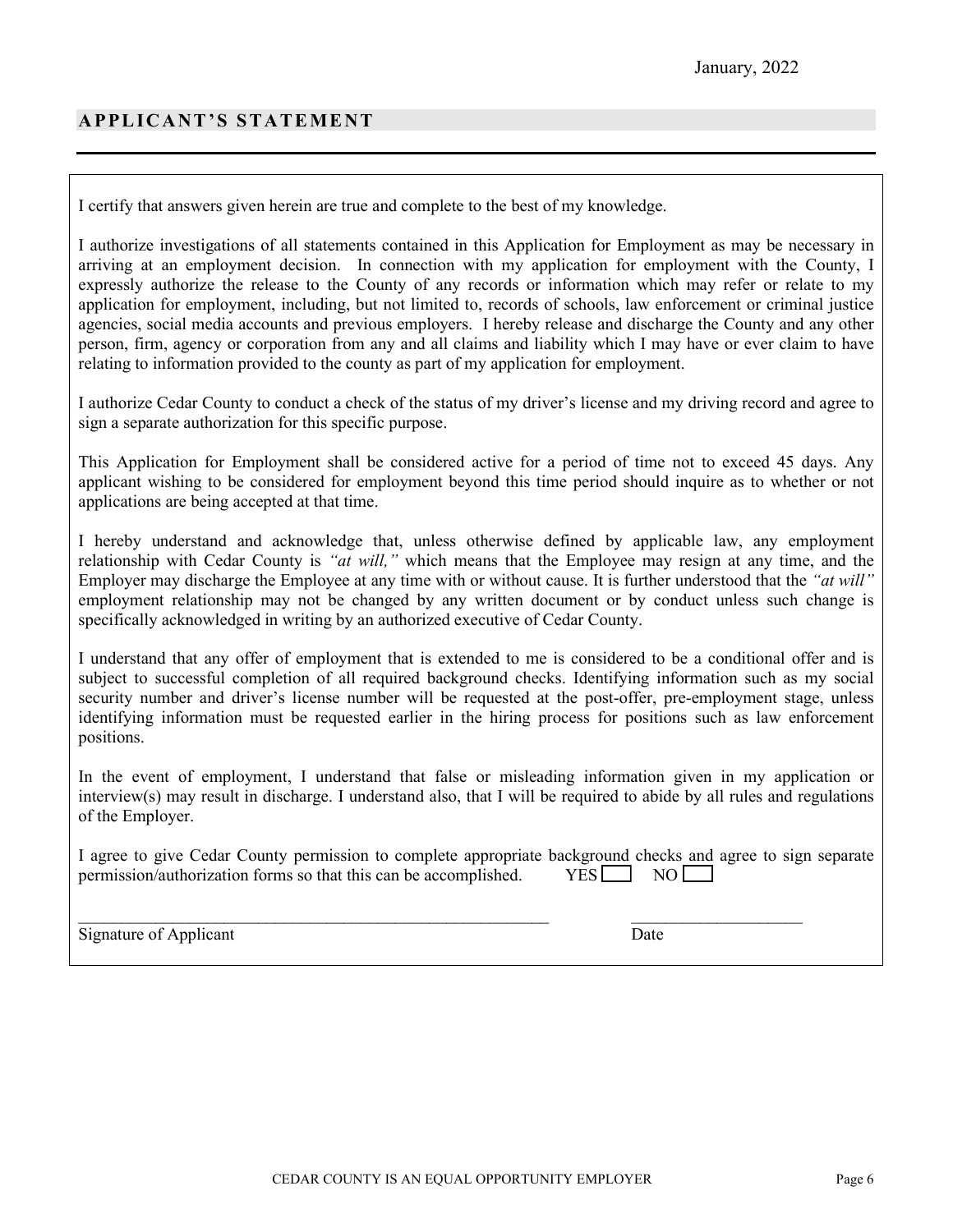| <b>FOR COUNTY USE ONLY</b>                                       |                        |                    |      |  |  |  |
|------------------------------------------------------------------|------------------------|--------------------|------|--|--|--|
| Arrange Interview? $\Box$ YES $\Box$ NO                          |                        |                    |      |  |  |  |
| Remarks<br><u> 1980 - Andrea Stadt, fransk politik (d. 1980)</u> |                        |                    |      |  |  |  |
|                                                                  |                        |                    |      |  |  |  |
|                                                                  | Interviewer            |                    | Date |  |  |  |
| Employed? $\Box$ YES $\Box$ NO                                   |                        | Date of Employment |      |  |  |  |
| Job Title                                                        | Hourly Rate/<br>Salary | Department         |      |  |  |  |
| By<br>Name and Title                                             |                        | Date               |      |  |  |  |